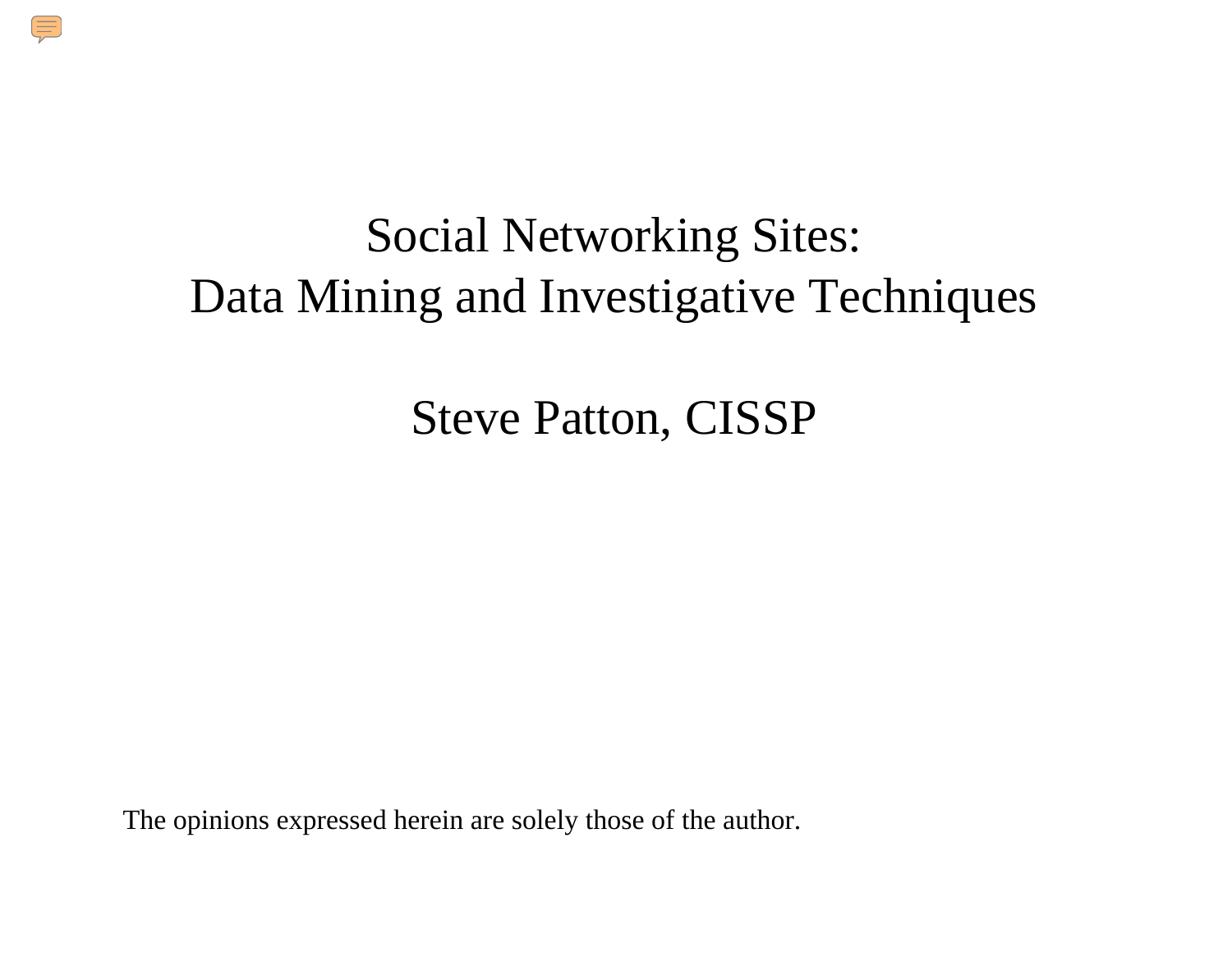#### Common Sense

Avoid child porn by not downloading graphics.

Pay attention to Terms of Service requirements.

Do not bypass site controls. This is not cracking.

Be a good netizen – do not overload your target.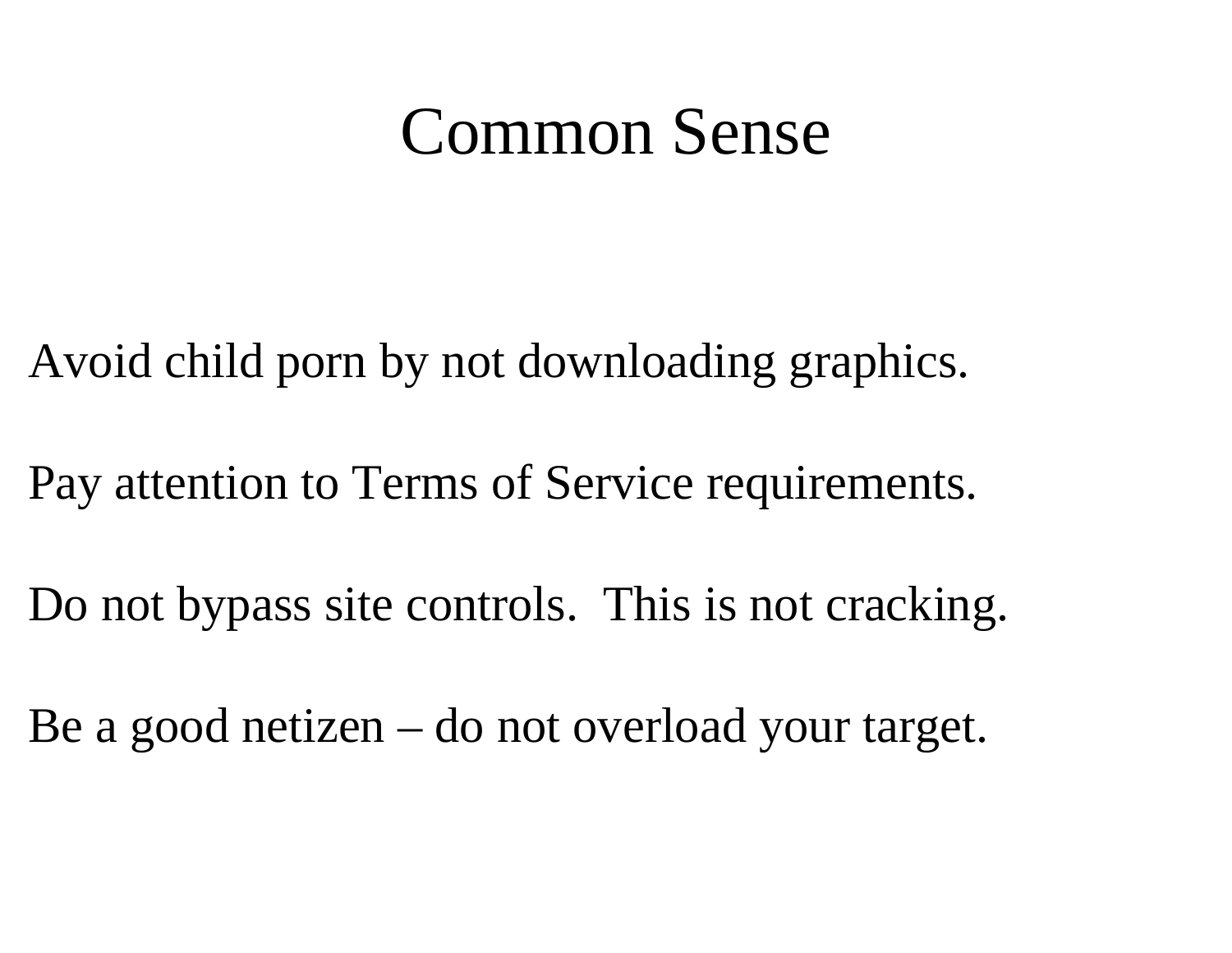### Social Networking Sites

Based on site structure:

MySpace easy to mine, but messy HTML Friendster easy to mine Bebo easy to mine Xuqa moderate Facebook difficult: must be friend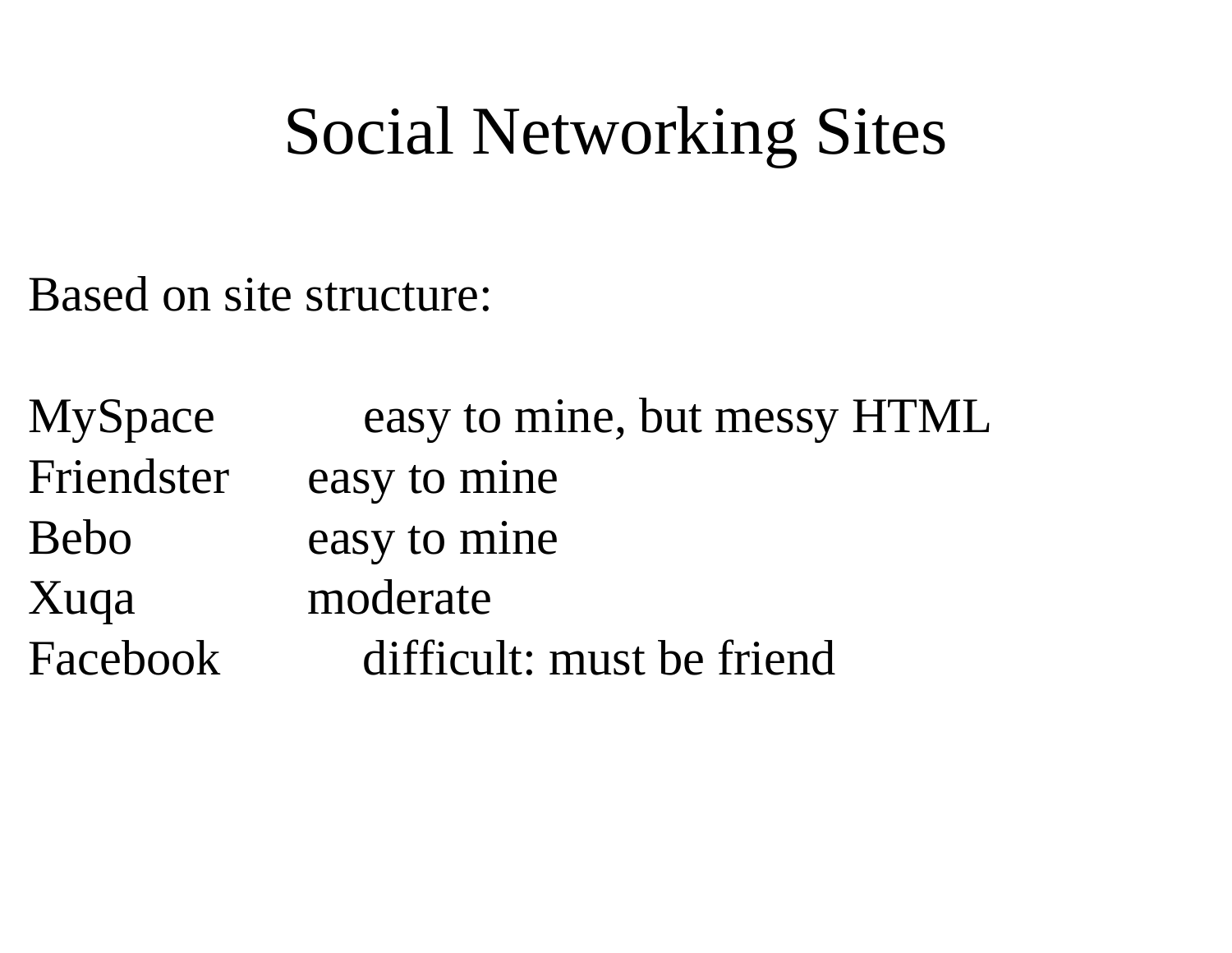## Social Networking Sites

Based on Google results:

MySpace 93Million Friendster 1MillionBebo 7.5MillionXuqa -- Facebook 300KXanga 9M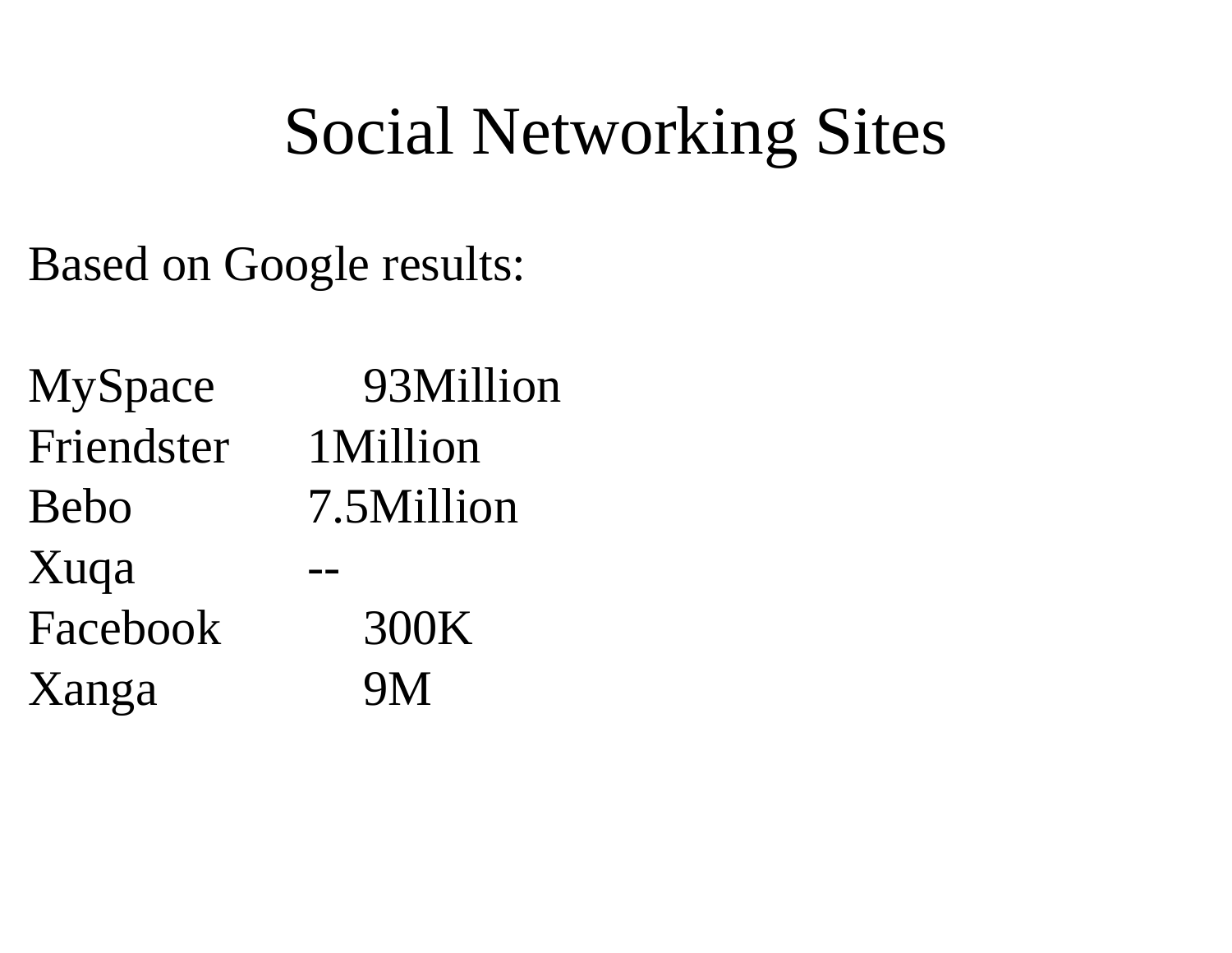### Information available on SNS

Friends, interests, contact information, historical information, pictures and more...

Frequently the information is unstructured, and random. It can also be outdated or inaccurate.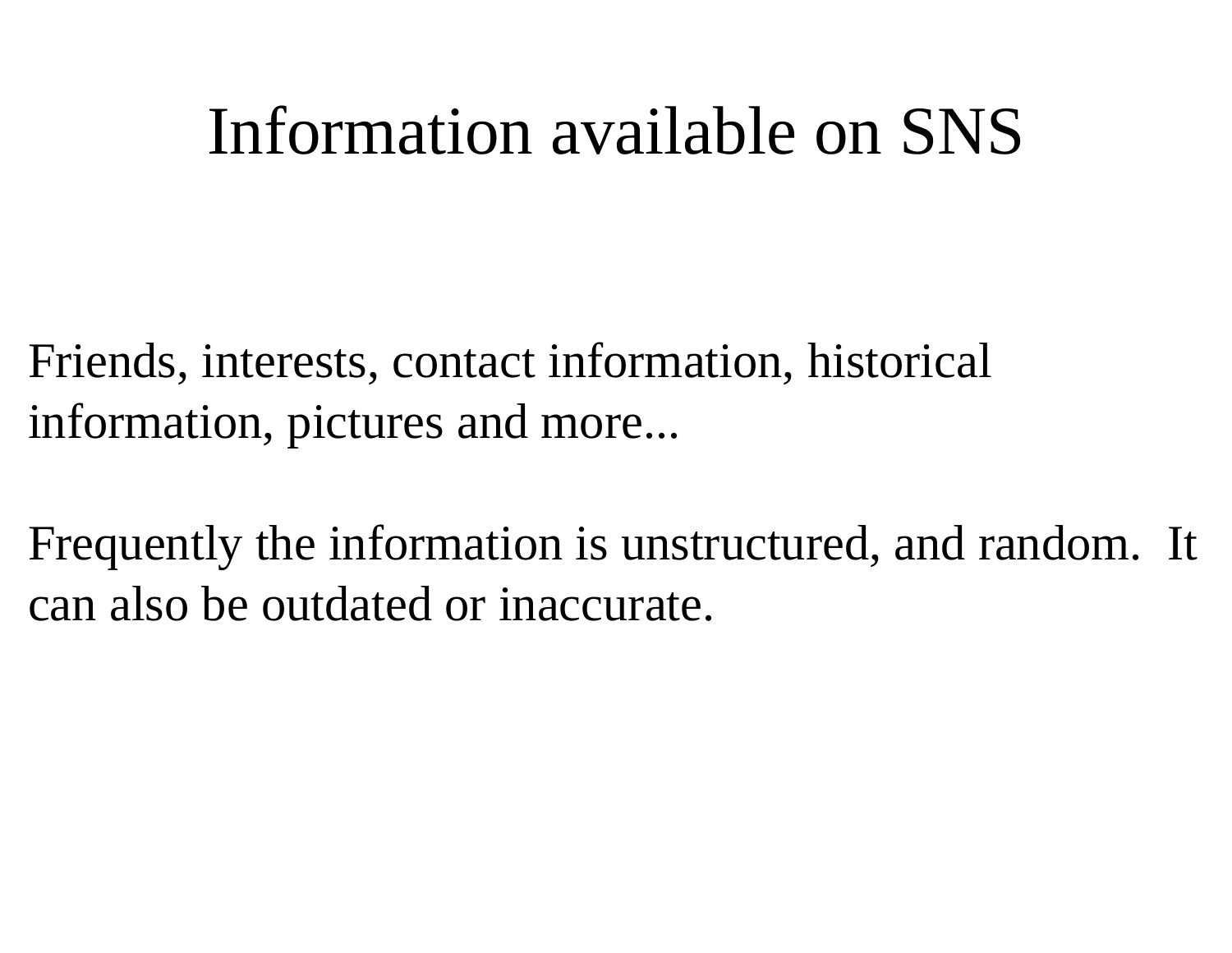## Data Mining on SNS

Site structure is key:

Profiles are generally linked by an account # or ID

Profile containsprofile page blog page(s) picture page(s) comment page(s)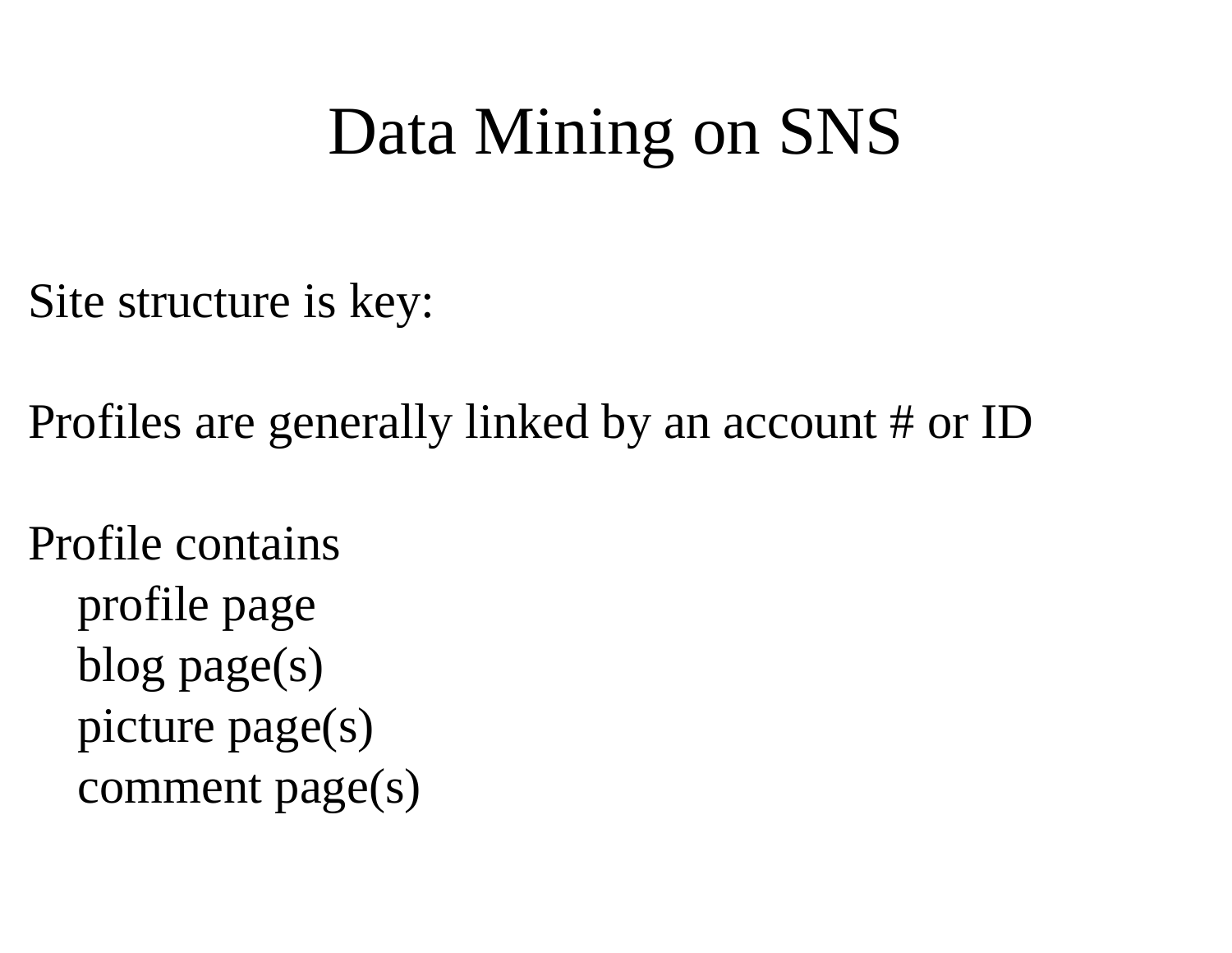# Data Mining on SNS

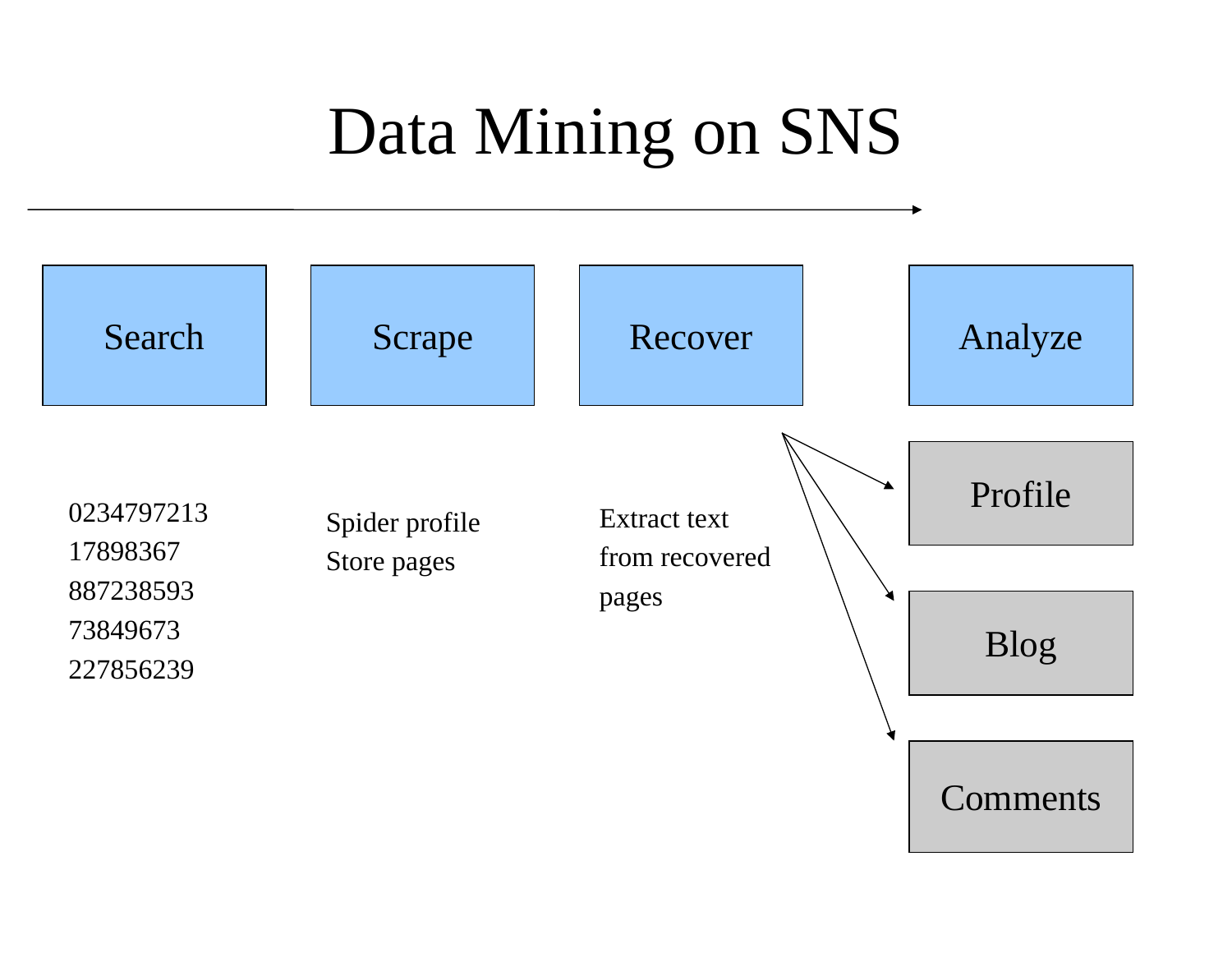## Factoids

2 runs against identical search criteria:

September 2006 774 profiles 750M recovered140K comments

April 2007 698 profiles 953M recovered 145K comments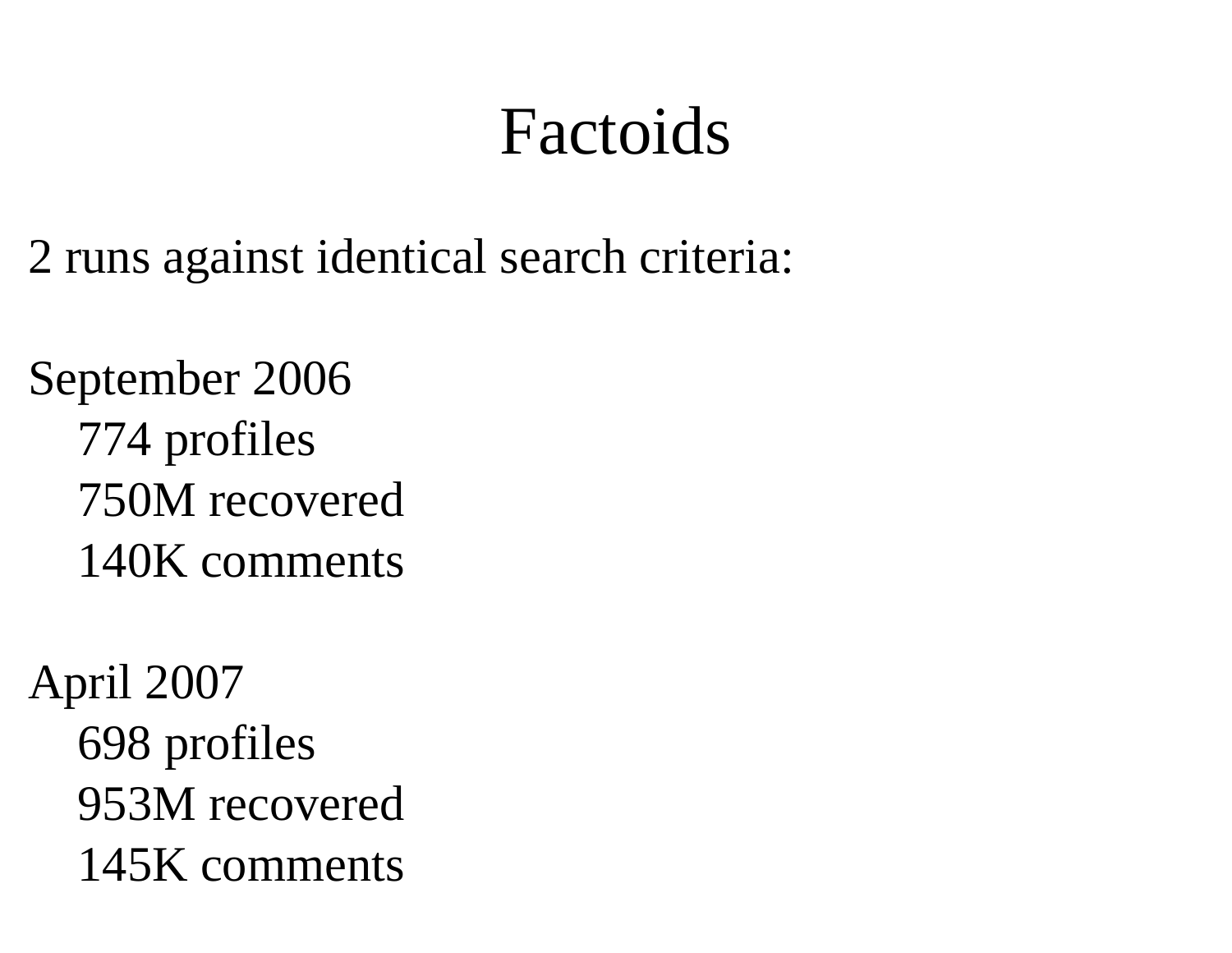# Investigating

Remember that profiles are dynamic. Many users change their profile daily. Print or save copies as needed.

The web is highly linked. Follow the links to get a better picture of what you are looking for.

There are many millions of pages. Hone your search or you will waste your time.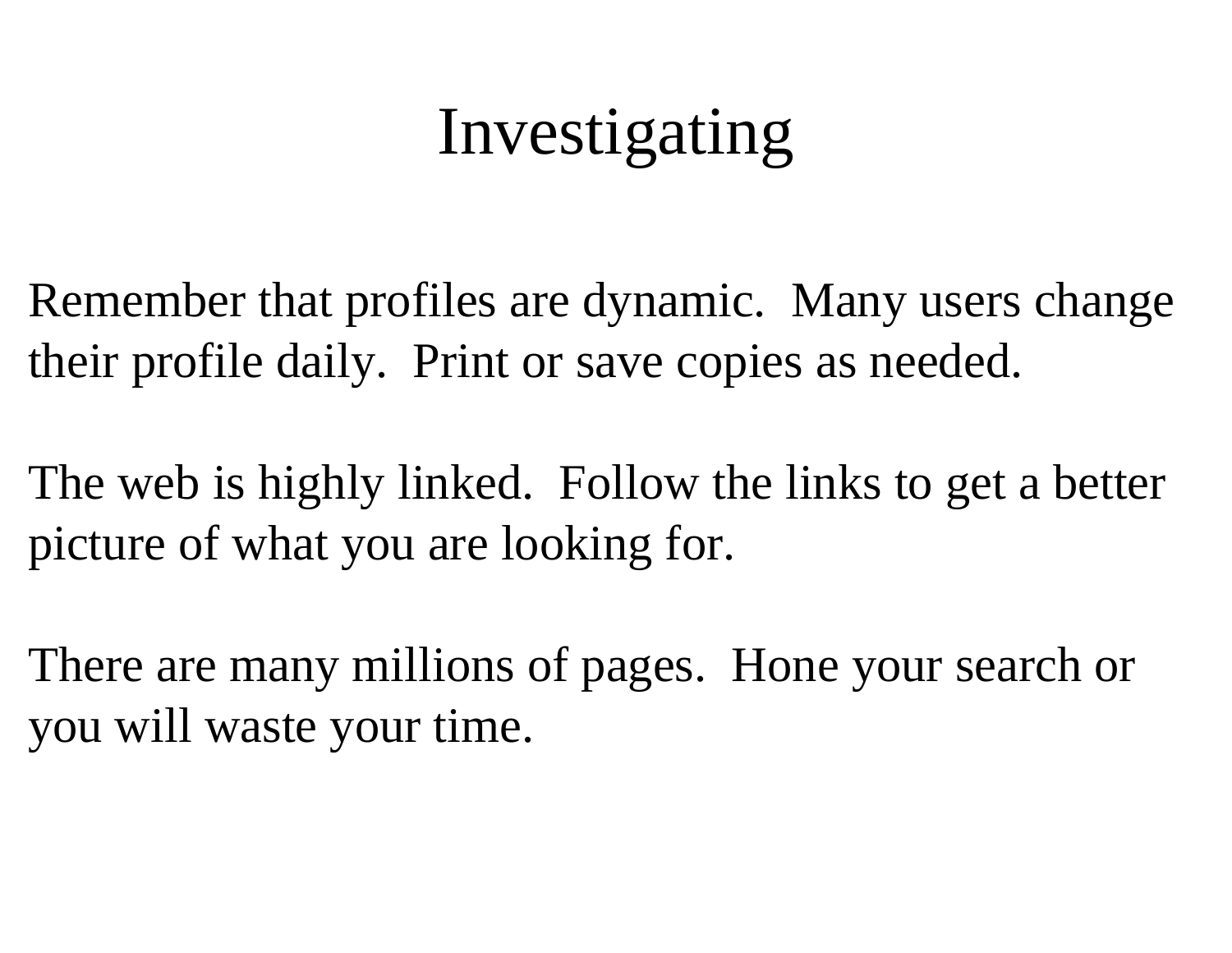# Searching

Check search engine caches!

The cached page may hold gold while the current page only has coal...

Different engines may have different results, though it is TOUGH to compete with Google!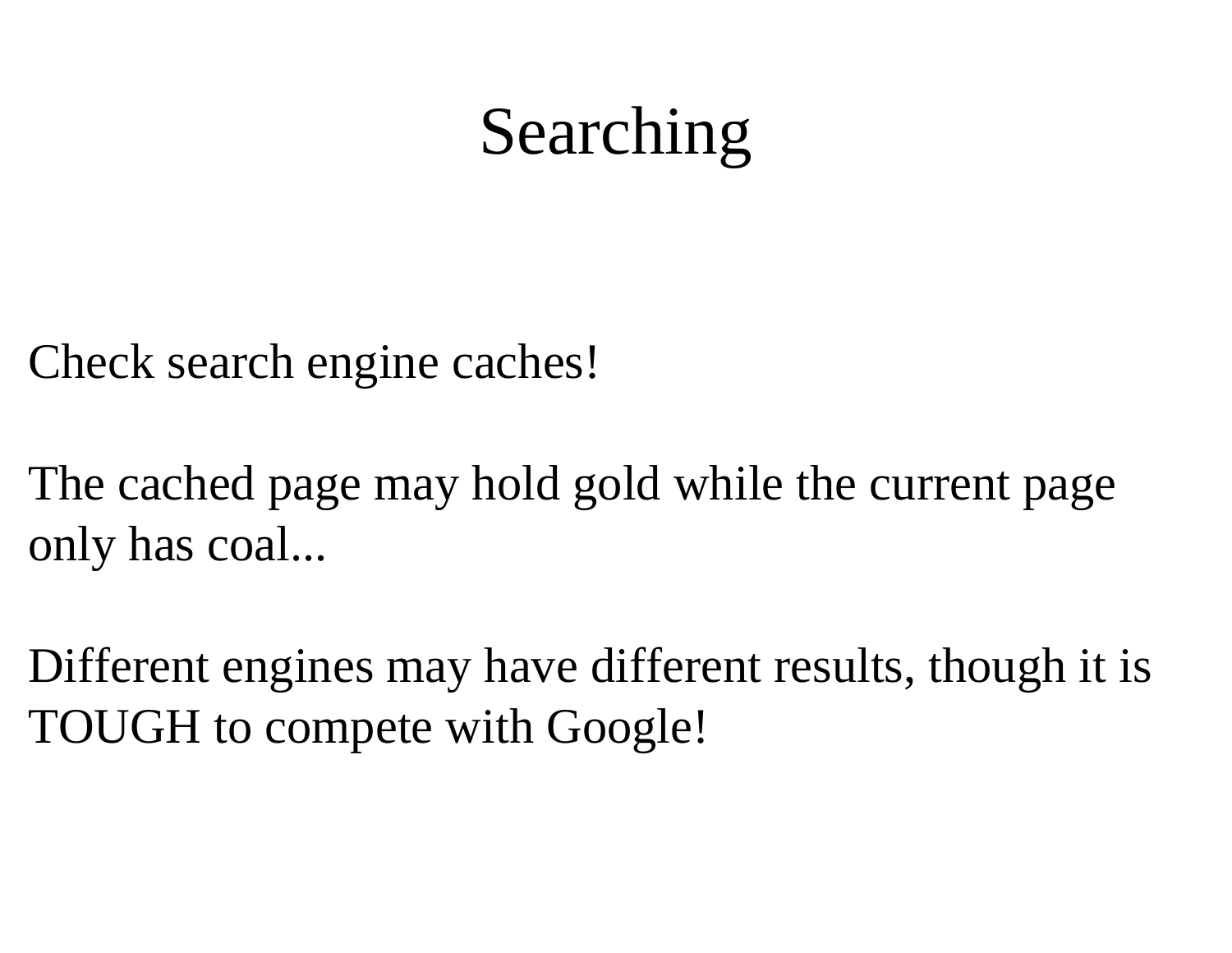# Signing In

Many sites restrict content to members only. To see more content, you have to register and sign in.

Possible drawbacks include:

- ▛ Maintaining an ID and password
- ▛ Loss of anonymity
- ▛ Tipping off your target
- Ethical issues around terms of service
- Evidentiary issues around investigatory methods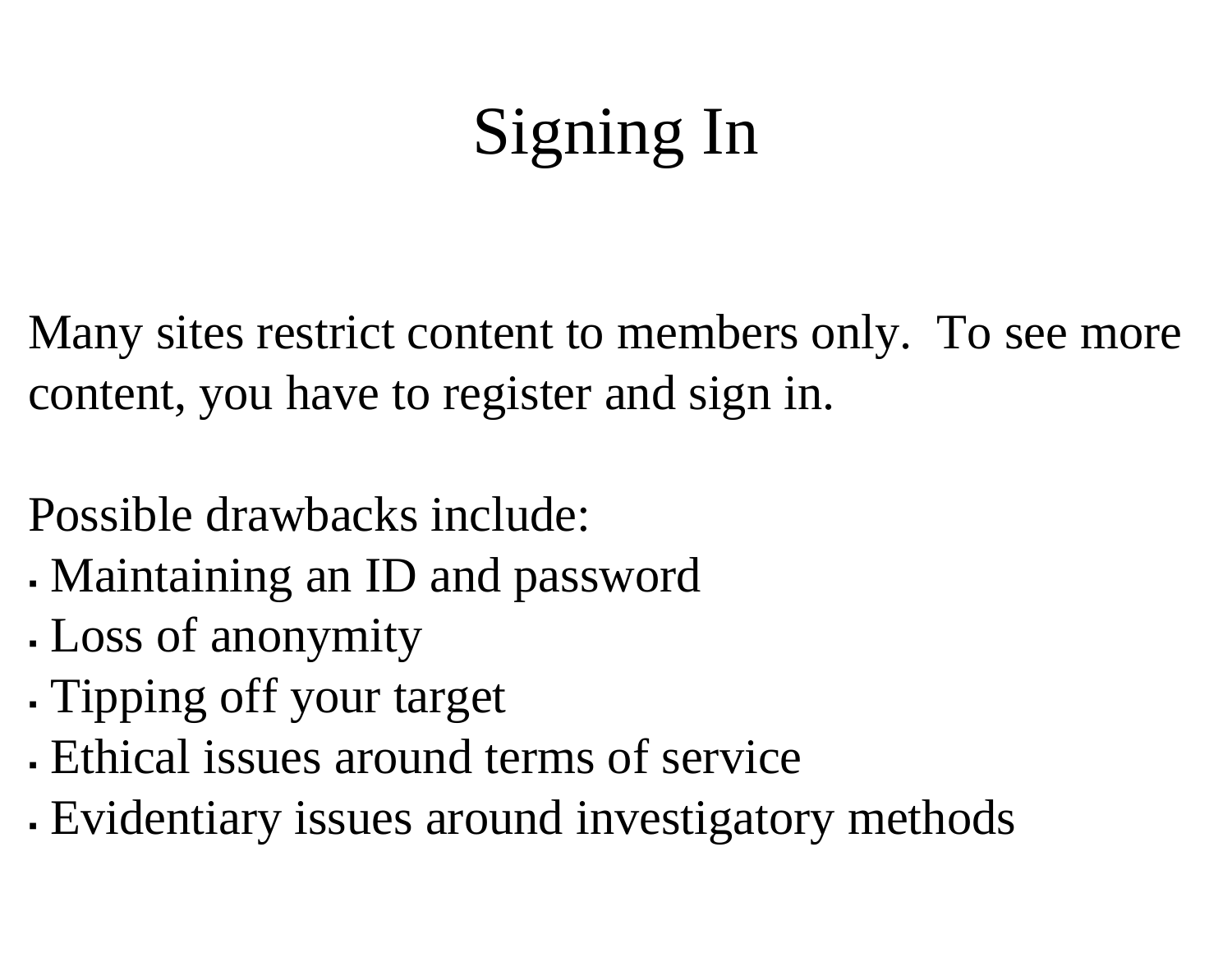# Viewing Tip 1 (Easy)

Frequently profiles are hard to read due to backgrounds and color schemes.

- Drag your mouse across comment text.
- Select the text by holding the left mouse button as you drag.
- The selected text will change colors perhaps becoming readable.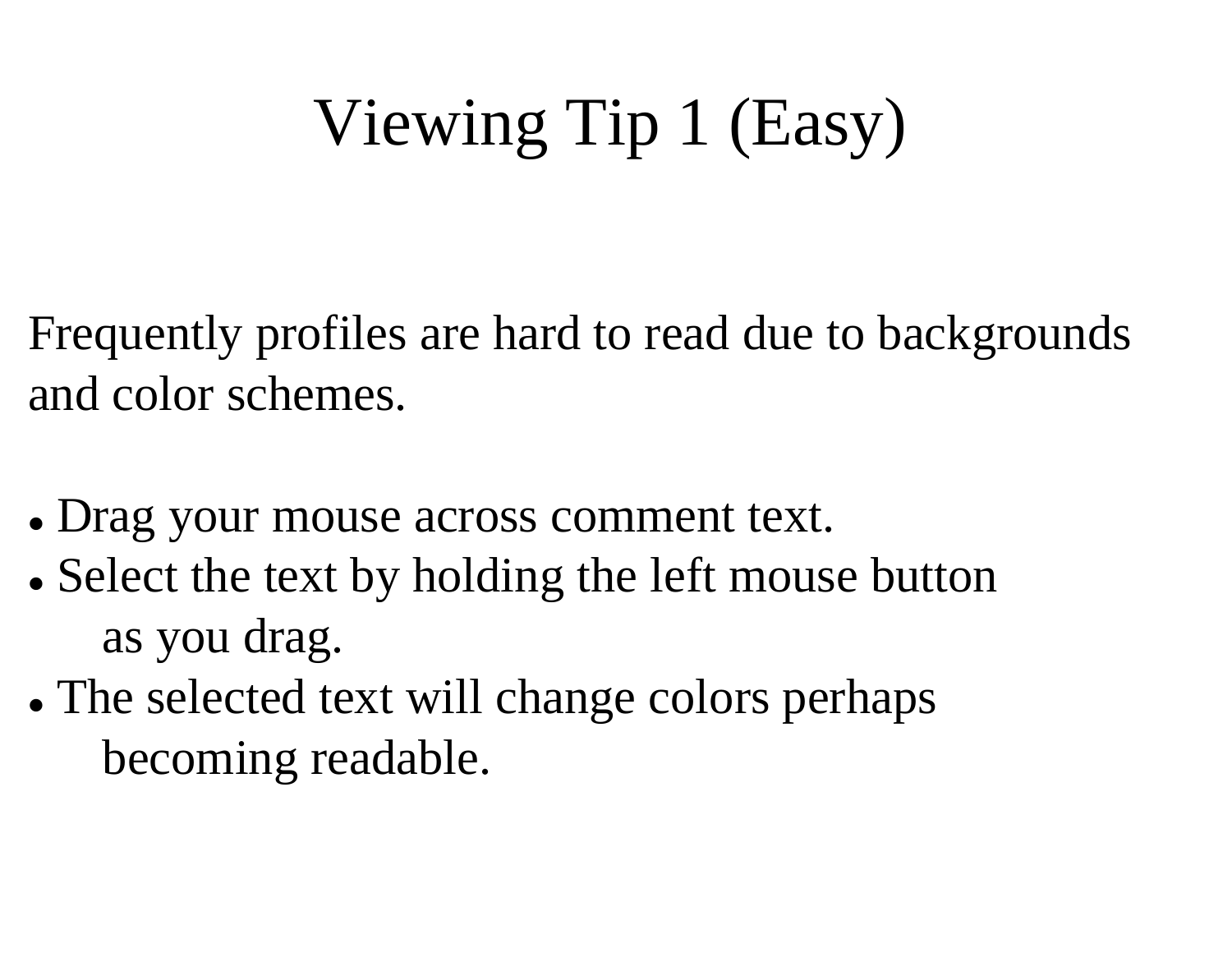# Viewing Tip 2 (Medium)

(In case the previous tip failed...)

- (Firefox/Mozilla) From the View menu, choose View->Page Style->No Style
- (Internet Explorer) From the Tools menu, choose Tools->Internet Options->General and then select fonts/colors that improve page readability.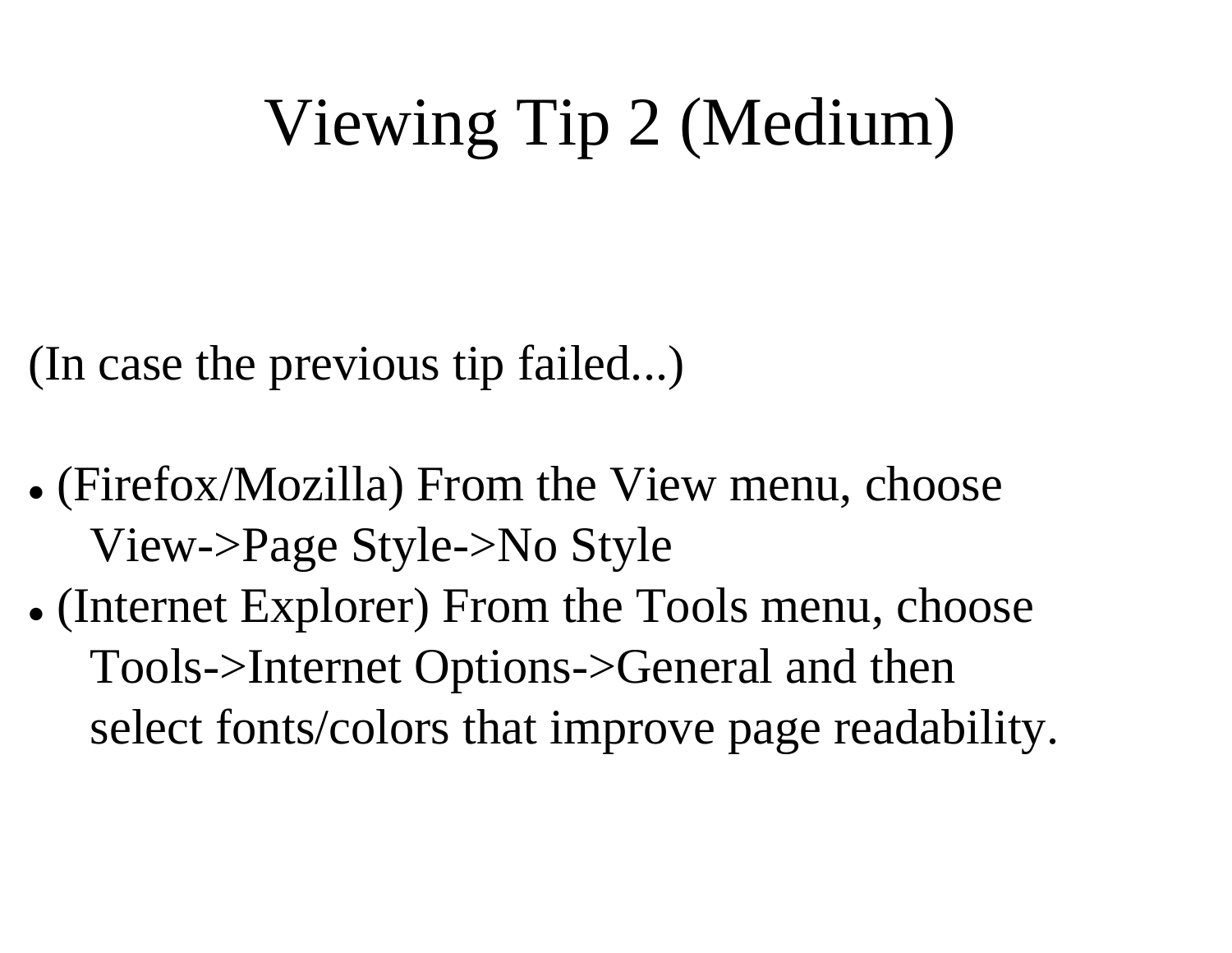# Viewing Tip 3 (Hard)

- Right click while hovering over the background
- Select "view source"
- Save the resulting file
- Edit the file, removing from  $\langle$ style $>$  to  $\langle$ style $>$
- Save and view the resulting file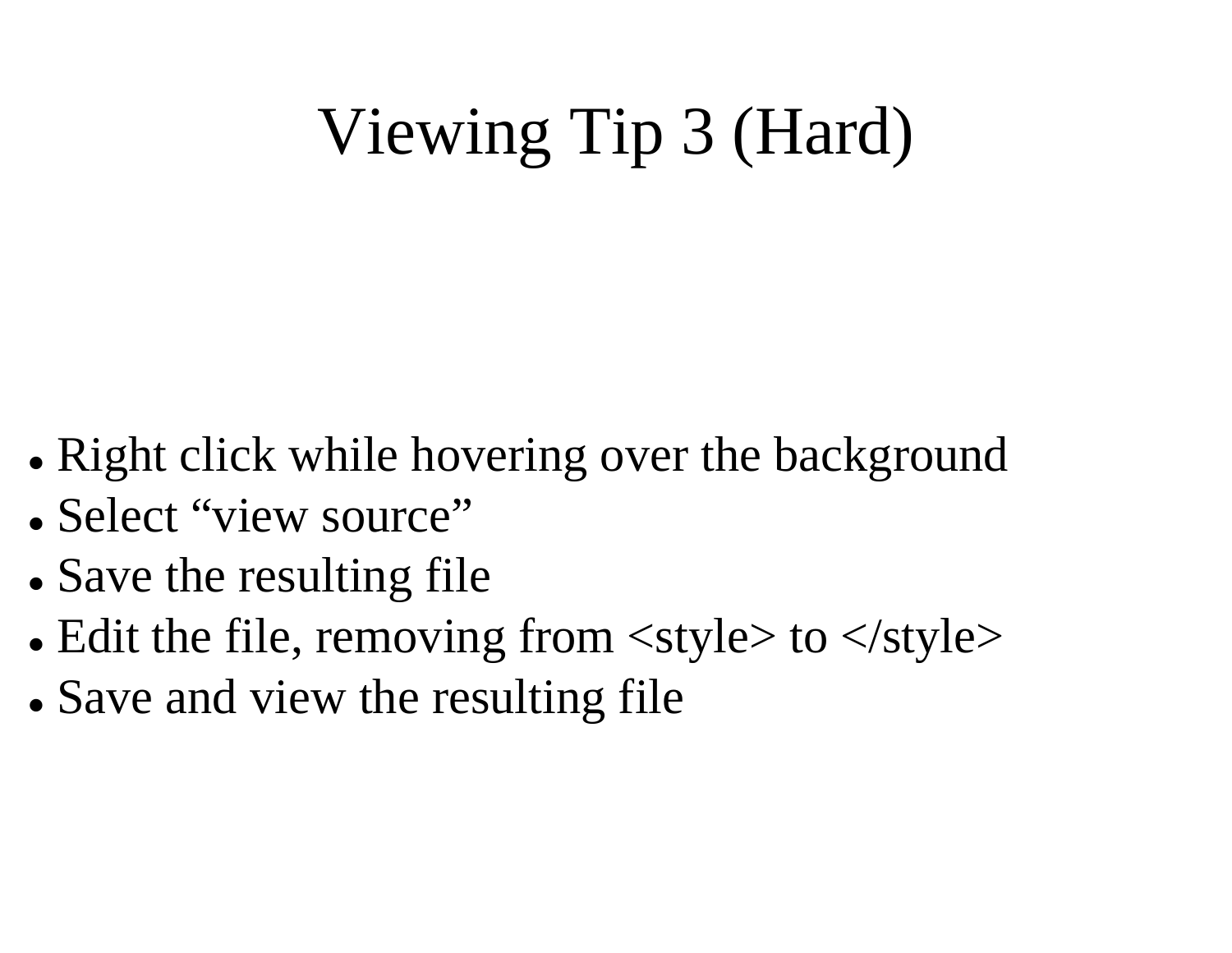#### Pictures

Pictures are a valuable part of a profile. Find more by following links and observing URLs in the HTML.

Few photo web sites provide directory listings, but if you look through the HTML, you'll find some that do!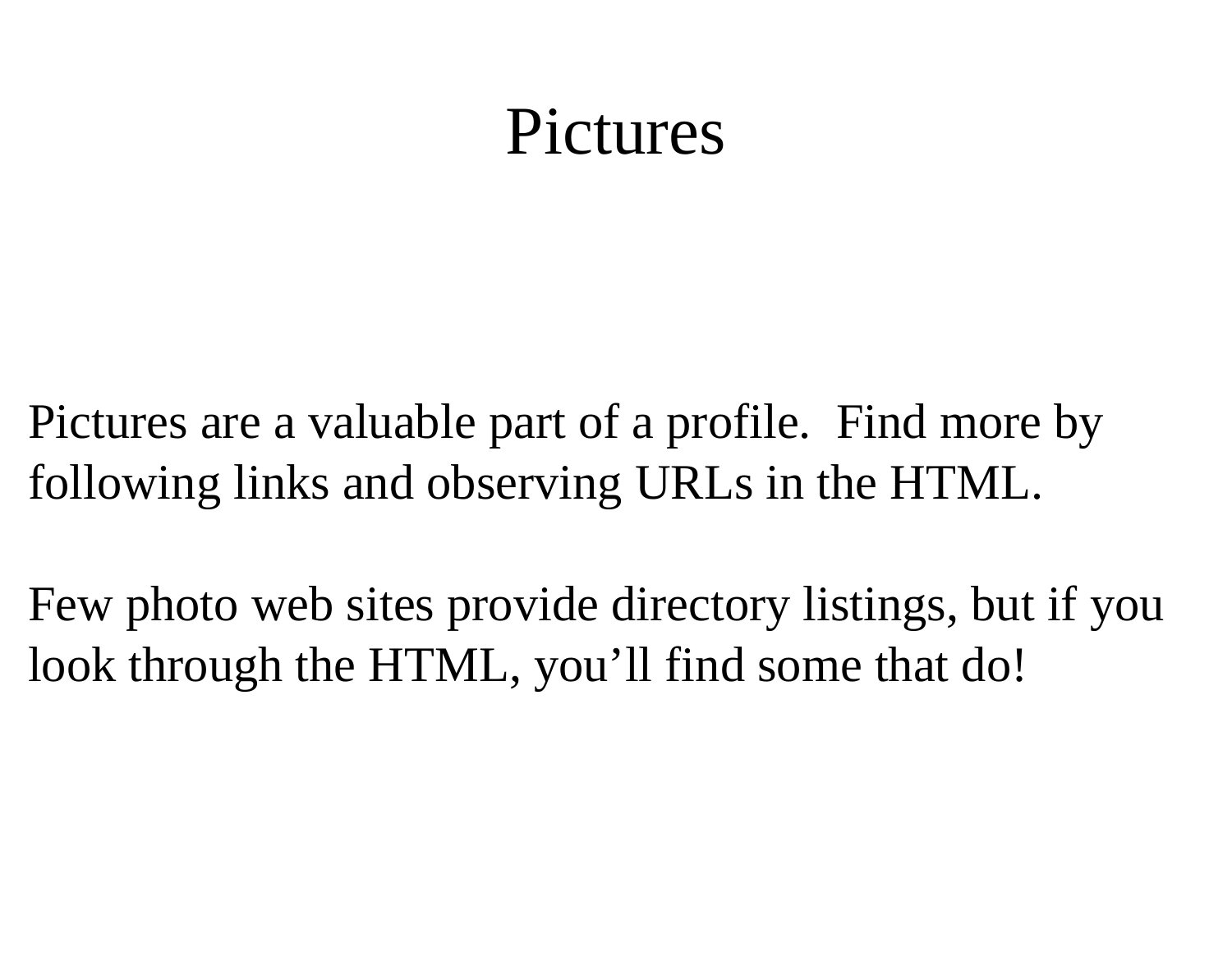### Permissions

"Private Profiles" or Sign-in pages (logon screens) are generally dead ends indicating the remaining content is protected. Don't tamper with the lock!